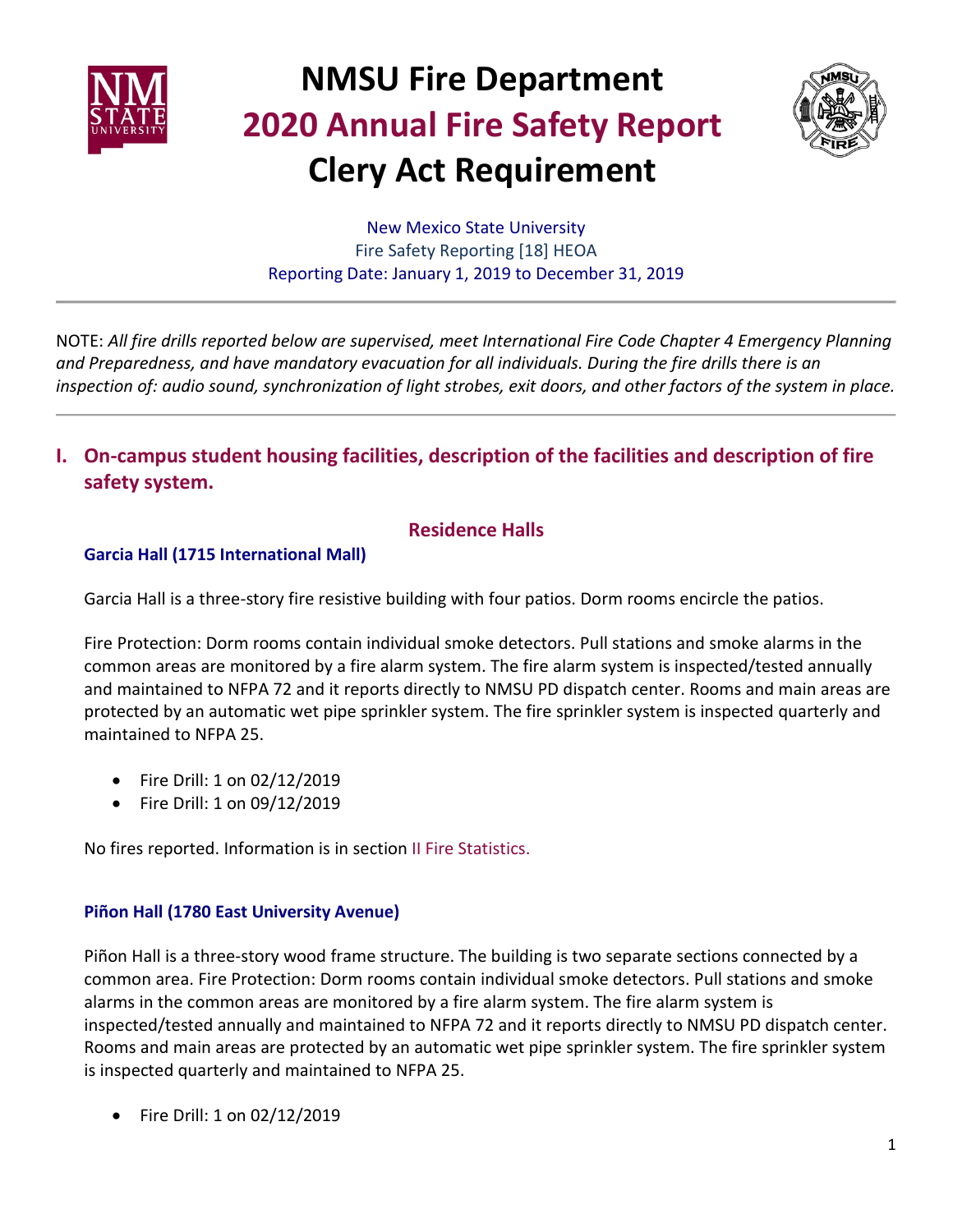



• Fire Drill: 1 on 09/04/2019

No fires reported. Information is in section II Fire Statistics.

### **Rhodes-Garrett-Hamiel (RGH) (2715-2735 Jordan Road)**

RGH is a three-story fire resistive building with traditional dorm rooms off the main hallway.

Fire Protection: Dorm rooms contain individual smoke detectors. Pull stations in the common areas are monitored by a fire alarm system. The fire alarm system is inspected/tested annually and maintained to NFPA 72 and it reports directly to NMSU PD dispatch center. Hallways and corridors are protected by with an automatic wet pipe sprinkler system. The fire sprinkler system is inspected quarterly and maintained to NFPA 25.

- Fire Drill: 1 on 02/12/2019
- Fire Drill: 1 on 09/10/2019

No fires reported. Information is in section II Fire Statistics.

### **Campus Apartments**

#### **Cervantes Village**

Cervantes Village are multiple single story wood frame buildings, they contain one, two, and four bedroom apartments.

Fire Protection: The rooms contain individual smoke detectors and CO alarm detectors.

No fire reported. Information is in section II Fire Statistics.

#### **Chamisa Village I & II (1735 Stewart Street)**

Chamisa Village is a complex made-up of three-story wood frame buildings. Apartments come in two and four bedroom layouts.

Fire Protection**:** Apartments contain individual smoke detectors. Pull stations and smoke alarms in the common areas are monitored by a fire alarm system. The fire alarm system is inspected/tested annually and maintained to NFPA 72 and it reports directly to NMSU PD dispatch center. Rooms and main areas are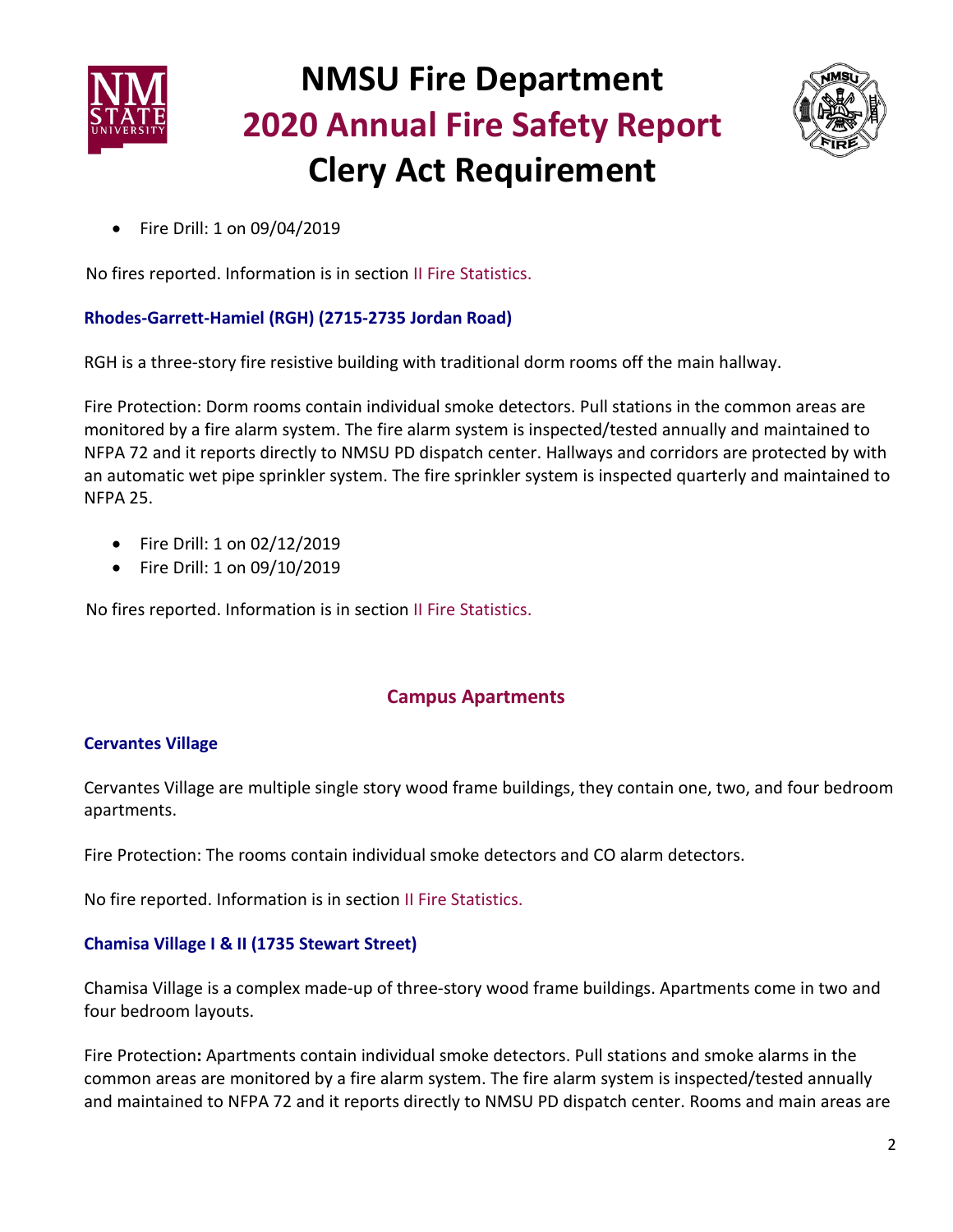



protected by an automatic wet pipe sprinkler system. The fire sprinkler system is inspected quarterly and maintained to NFPA 25.

Chamisa Village I

- Fire Drill: 1 on 02/11/2019
- Fire Drill: 1 on 09/10/2019

Chamisa Village II

- Fire Drill: 1 on 02/11/2019
- Fire Drill: 1 on 09/10/2019

No fire reported. Information is in section II Fire Statistics.

#### **Vista Del Monte**

Vista Del Monte is a complex made up of two story wood frame buildings. Apartments are in two-bedroom configuration.

Fire Protection: Apartments contain individual smoke detectors and CO detectors.

No fires reported. Information is in section II Fire Statistics.

#### **Family Housing**

#### **Tom Fort and Sutherland Villages**

Tom Fort and Sutherland are single-family, single story fire resistive homes.

Fire Protection: The homes contain individual smoke detectors and CO detectors.

No fires reported. Information is in section II Fire Statistics.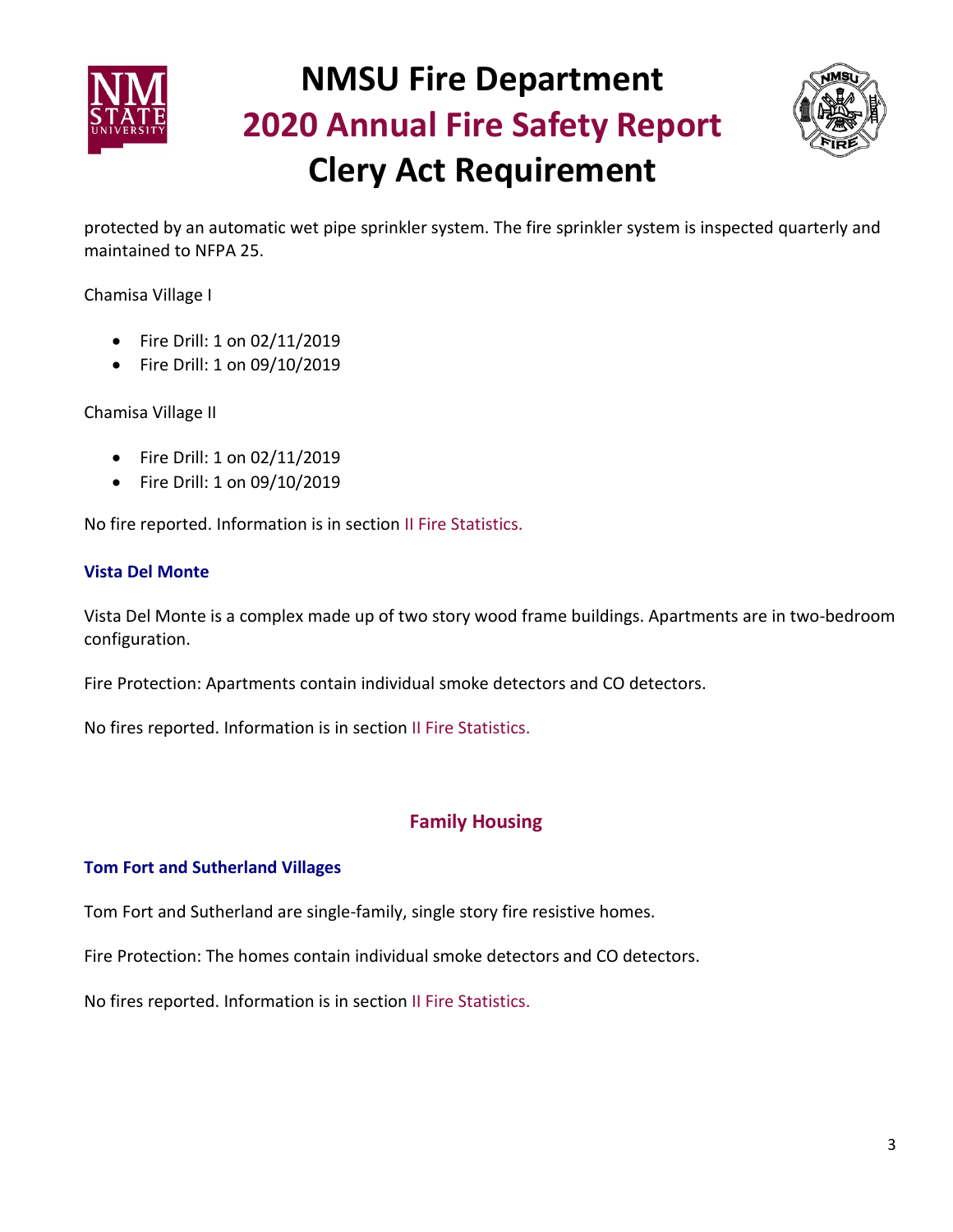



## **Greek Housing**

### **Chi Omega (1700 East University Avenue)**

Chi Omega is a residential sorority, two story wood frame home.

Fire Protection: Bedrooms contain individual smoke detectors. Smoke alarms in the common areas are monitored by a fire alarm system. The fire alarm system is inspected/tested annually and maintained to NFPA 72 and it reports directly to NMSU PD dispatch center. Rooms and common areas are covered by an automatic wet pipe sprinkler system. The fire sprinkler system is inspected quarterly and maintained to NFPA 25.

- Fire Drill: 1 on 02/12/2019
- Fire Drill: 1 on 09/04/2019

No fires reported. Information is in section II Fire Statistics.

#### **Delta Zeta (1600 East University Avenue)**

Delta Zeta is a residential sorority, single story wood frame home.

Dorm rooms contain individual smoke detectors. Smoke alarms in the common areas are monitored by a fire alarm system. The fire alarm system is inspected/tested annually and maintained to NFPA 72 and it reports directly to NMSU PD dispatch center. Rooms and common areas are covered by an automatic wet pipe sprinkler system. The fire sprinkler system is inspected quarterly and maintained to NFPA 25.

- Fire Drill: 1 on 02/12/2019
- Fire Drill: 1 on 09/04/2019

No fires reported. Information is in section II Fire Statistics.

### **Zeta Tau Alpha (1699 East University Avenue)**

Zeta Tau Alpha is a residential sorority, two story wood frame home.

Fire Protection: Smoke detectors throughout the building and pull stations in the hallways are monitored by a fire alarm system. The fire alarm system is inspected/tested annually and maintained to NFPA 72 and it reports directly to NMSU PD dispatch center. Rooms and common areas are covered by an automatic wet pipe sprinkler system. The fire sprinkler system is inspected quarterly and maintained to NFPA 25.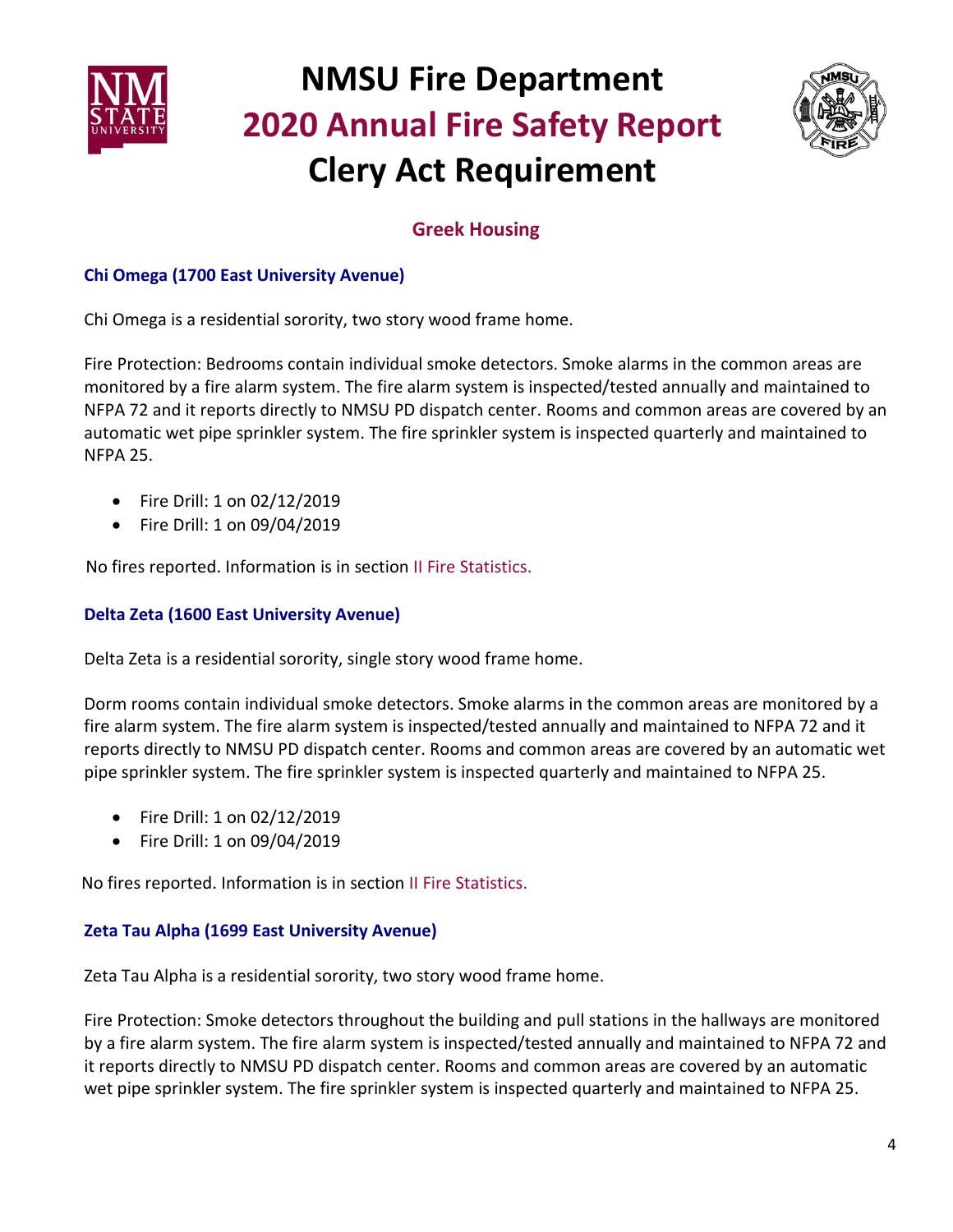



- Fire Drill: 1 on 02/12/2019
- Fire Drill: 1 on 09/04/2019

No fires reported. Information is in section II Fire Statistics.

## **Academic Buildings**

### **Spring 2019**

### **Engineering Complex II - John Whitlock Hernandez Hall (3035 South Espina Street)**

Engineering Complex II - John Whitlock Hernandez Hall is a multi-story Fire Resistive Non-Combustible building that houses offices, lecture rooms, laboratories, and classroom areas.

Fire Protection: Engineering Complex II - John Whitlock Hernandez Hall is equipped with a full addressable fire alarm system and is covered by an automatic wet pipe sprinkler system. The fire alarm system is inspected/tested annually and maintained to NFPA 72 and it reports directly to NMSU PD dispatch center. The fire sprinkler system is inspected quarterly and maintained to NFPA 25.

• Fire Drill on 02/04/2019

No fires reported. Information is in section II Fire Statistics.

### **Engineering Complex III - Ed & Harold Foreman Hall (1060 Frenger Mall)**

Engineering Complex III - Ed & Harold Foreman Hall is a multi-story Fire Resistive Non-Combustible building that houses offices, lecture rooms, laboratories, and classroom areas.

Fire Protection: Engineering Complex III - Ed & Harold Foreman Hall is equipped with a full addressable fire alarm system and is covered by an automatic wet pipe sprinkler system. The fire alarm system is inspected/tested annually and maintained to NFPA 72 and it reports directly to NMSU PD dispatch center. The fire sprinkler system is inspected quarterly and maintained to NFPA 25.

• Fire Drill on 02/04/2019

One fire reported. Information is in section II Fire Statistics.

#### **Jett Hall Building & Jett Annex (1040 S. Horseshoe)**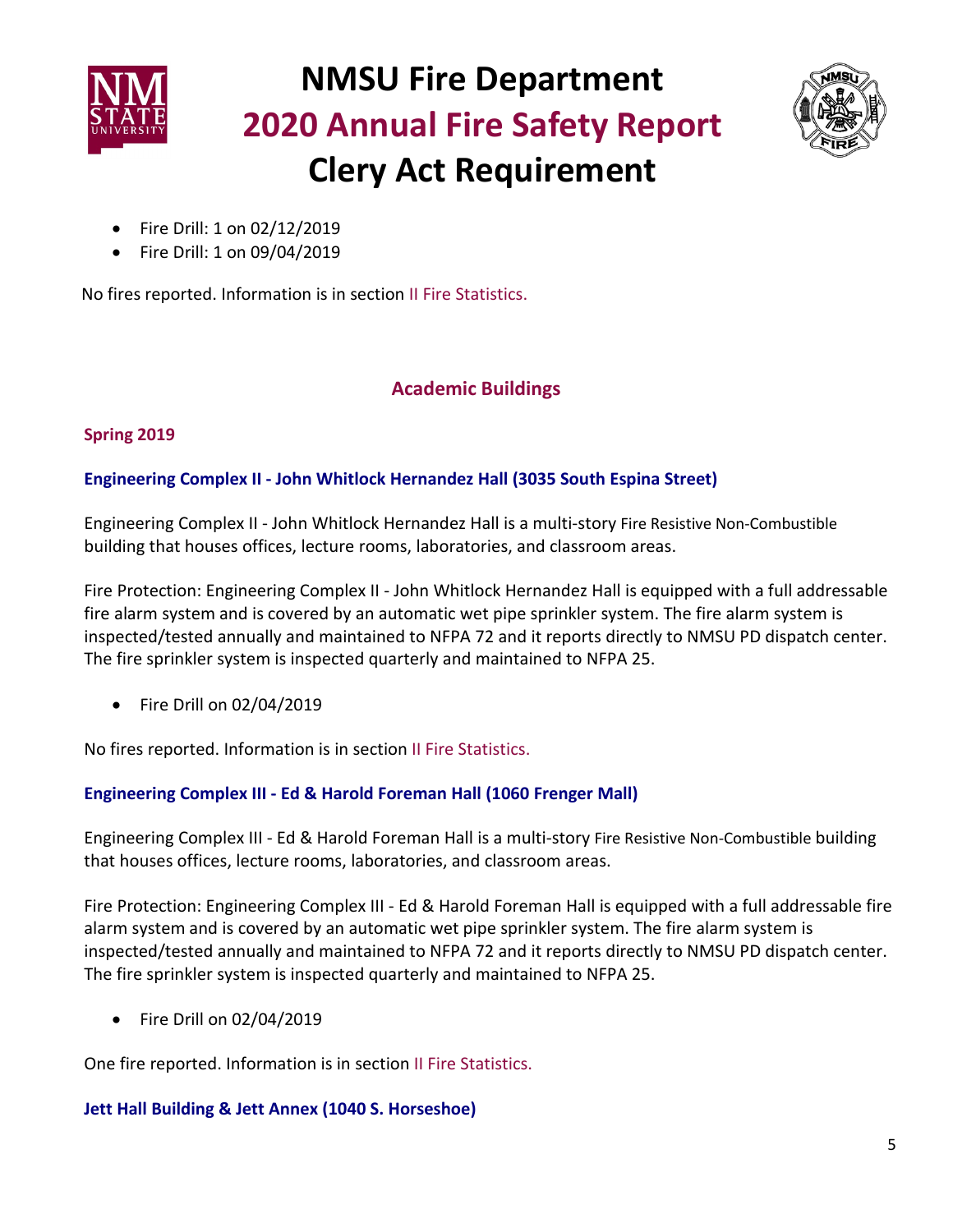



Jett Hall Building & Jett Annex is a multi-story Fire Resistive Non-Combustible building that houses offices, lecture rooms, and classroom areas.

Fire Protection: Jett Hall Building & Jett Annex is equipped with a full addressable fire alarm system and is covered by an automatic wet pipe sprinkler system. The fire alarm system is inspected/tested annually and maintained to NFPA 72 and it reports directly to NMSU PD dispatch center. The fire sprinkler system is inspected quarterly and maintained to NFPA 25.

• Fire Drill on 02/04/2019

No fires reported. Information is in section II Fire Statistics.

### **UnderGraduate Learning Center (2702 McFie Circle)**

UnderGraduate Learning Center is a multi-story Fire Resistive Non-Combustible building that houses offices, lecture rooms, and classroom areas.

Fire Protection: UnderGraduate Learning Center is equipped with a full addressable fire alarm system and is covered by an automatic wet pipe sprinkler system. The fire alarm system is inspected/tested annually and maintained to NFPA 72 and it reports directly to NMSU PD dispatch center. The fire sprinkler system is inspected quarterly and maintained to NFPA 25.

• Fire Drill on 02/05/2019

No fires reported. Information is in section II Fire Statistics.

### **William B. Conroy Honors Center (2475 S. Espina Street)**

William B. Conroy Honors Center is a multi-story Fire Resistive Non-Combustible building that houses offices, lecture rooms, and classroom areas.

Fire Protection: William B. Conroy Honors Center is equipped with a full addressable fire alarm system and is covered by an automatic wet pipe sprinkler system. The fire alarm system is inspected/tested annually and maintained to NFPA 72 and it reports directly to NMSU PD dispatch center. The fire sprinkler system is inspected quarterly and maintained to NFPA 25.

• Fire Drill on 02/05/2019

No fires reported. Information is in section II Fire Statistics.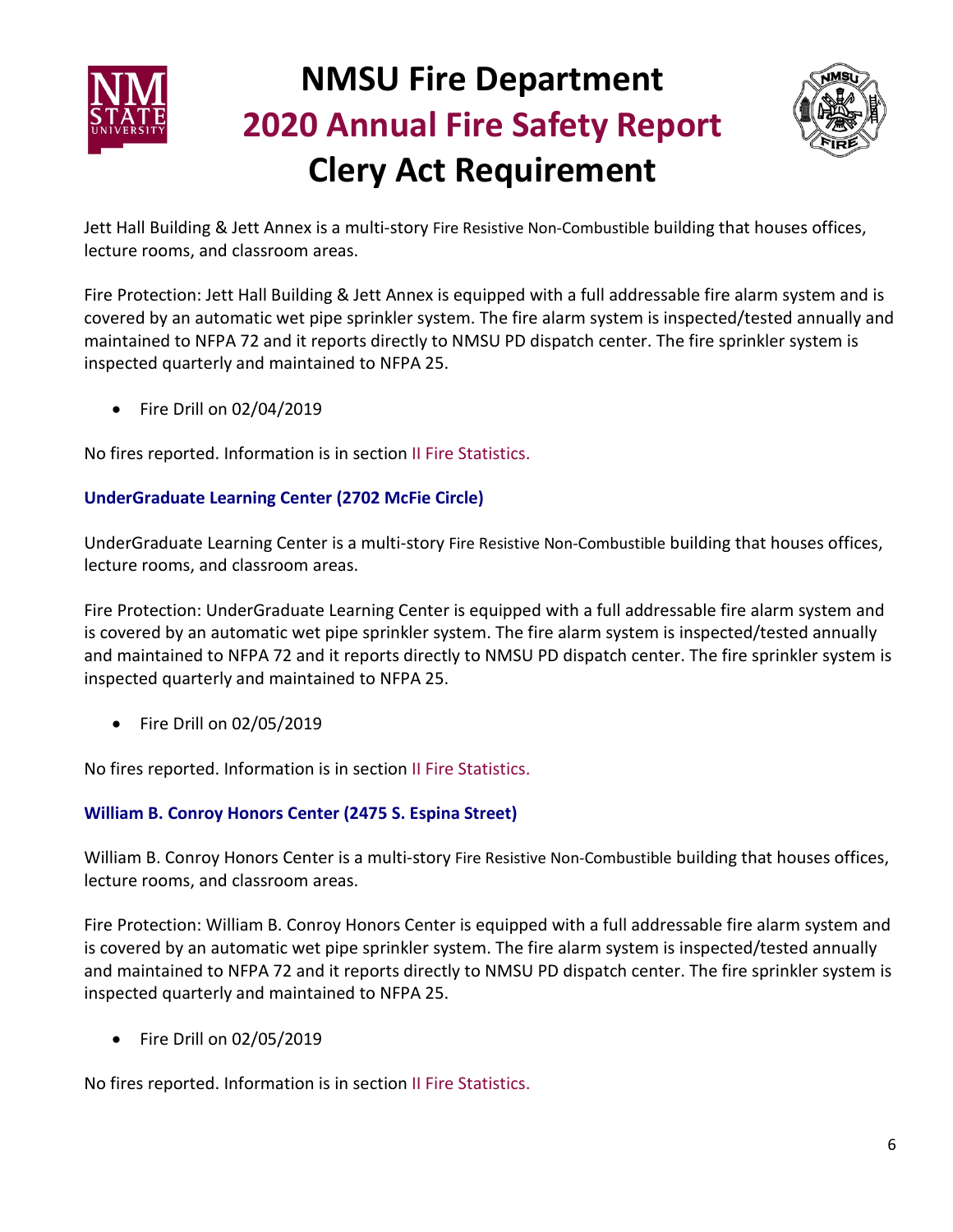



#### **Fall 2019**

#### **American Indian Student Center (3015 Andrew Wall Place)**

American Indian Student Center is a single-story Fire Resistive Non-Combustible building that houses offices, lecture rooms, laboratories, and classroom areas.

Fire Protection: American Indian Student Center is equipped with a full addressable fire alarm system and is covered by an automatic wet pipe sprinkler system and fire pump. The fire alarm system is inspected/tested annually and maintained to NFPA 72 and it reports directly to NMSU PD dispatch center. The fire sprinkler system and fire pump are inspected quarterly and maintained to NFPA 25.

• Fire Drill on 09/03/2019

No fires reported. Information is in section II Fire Statistics.

#### **Communication Science Building (1405 International Mall)**

Communication Science Building is a multi-story Fire Resistive Non-Combustible building that houses offices, lecture rooms, and classrooms.

Fire Protection: Communication Science Building is equipped with a full addressable fire alarm system and is covered by an automatic wet pipe sprinkler system. The fire alarm system is inspected/tested annually and maintained to NFPA 72 and it reports directly to NMSU PD dispatch center. The fire sprinkler system is inspected quarterly and maintained to NFPA 25.

• Fire Drill on 09/09/2019

No fires reported. Information is in section II Fire Statistics.

#### **O'Donnell Hall Building (1220 Stewart Street)**

O'Donnell Hall Building is a multi-story Fire Resistive Non-Combustible building that houses offices, lecture rooms, laboratories and classroom areas.

Fire Protection: O'Donnell Hall Building is equipped with a full addressable fire alarm system and is covered by an automatic wet pipe sprinkler system. The fire alarm system is inspected/tested annually and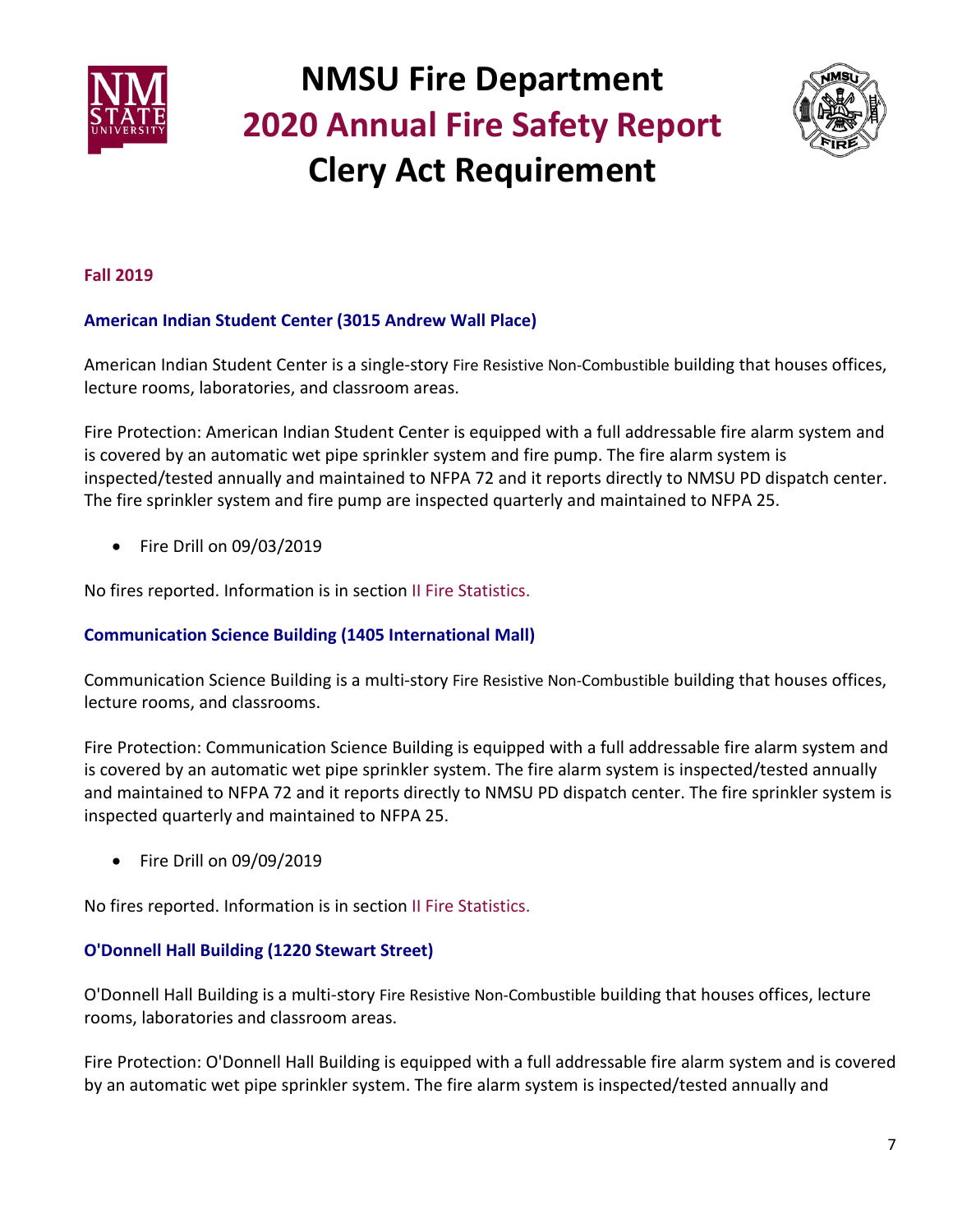



maintained to NFPA 72 and it reports directly to NMSU PD dispatch center. The fire sprinkler system is inspected quarterly and maintained to NFPA 25.

• Fire Drill on 09/03/2019

No fires reported. Information is in section II Fire Statistics.

#### **Rentfrow Gym Building (3165 Williams Avenue)**

Rentfrow Gym Building is a multi-story Fire Resistive Non-Combustible building that houses offices, lecture rooms, laboratories, and classroom areas.

Fire Protection: Rentfrow Gym Building is equipped with a full addressable fire alarm system and is covered by an automatic wet pipe sprinkler system. The fire alarm system is inspected/tested annually and maintained to NFPA 72 and it reports directly to NMSU PD dispatch center. The fire sprinkler system is inspected quarterly and maintained to NFPA 25.

• Fire Drill on 09/03/2019

No fires reported. Information is in section II Fire Statistics.

#### **Skeen Hall (945 East College Avenue)**

Skeen Hall is a multi-story Fire Resistive Non-Combustible building that houses offices, conference rooms, classrooms, lecture rooms, laboratories, and work station areas.

Fire Protection: Skeen Hall is equipped with a full addressable fire alarm system and is covered by an automatic wet pipe sprinkler system. The fire alarm system is inspected/tested annually and maintained to NFPA 72 and it reports directly to NMSU PD dispatch center. The fire sprinkler system is inspected quarterly and maintained to NFPA 25.

• Fire Drill on 09/09/2019

No fires reported. Information is in section II Fire Statistics.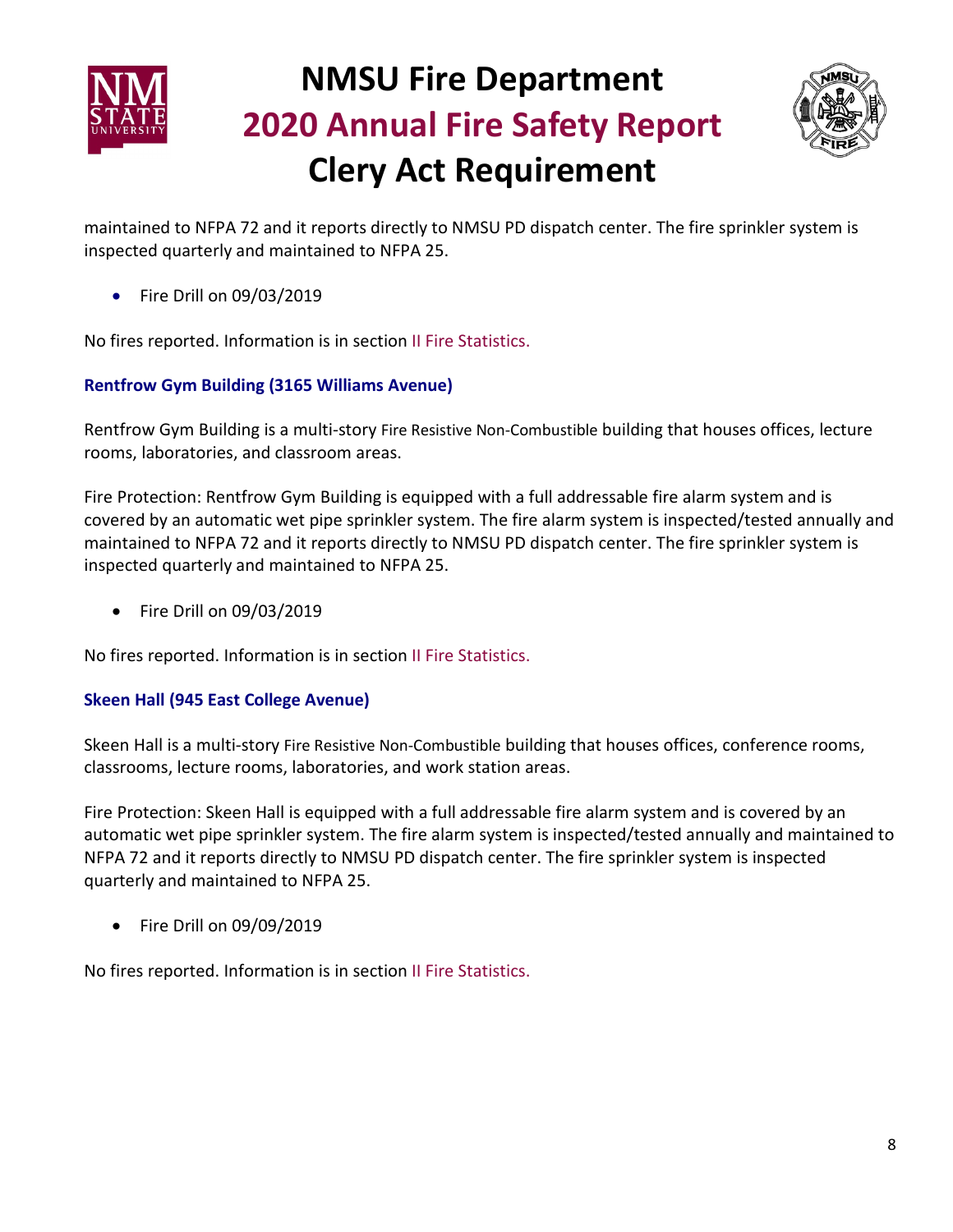



## **Non-Academic Buildings**

#### **Fires in Non-Academic Buildings**

One fire reported at Corbett Center – Taos Cafeteria kitchen area, 1600 International Mall. Information is in section II Fire Statistics.

#### **Fires in Academic Buildings**

One fire reported at Science Hall, 1290 Frenger Mall. Information is in section II Fire Statistics.

One fire reported at Engineering Complex III - Ed & Harold Foreman Hall, 1060 Frenger Mall. Information is in section II Fire Statistics.

## **Fatality or Casualty Fires**

 **None reported.**

**Arson Fires** 

**None reported or identified.**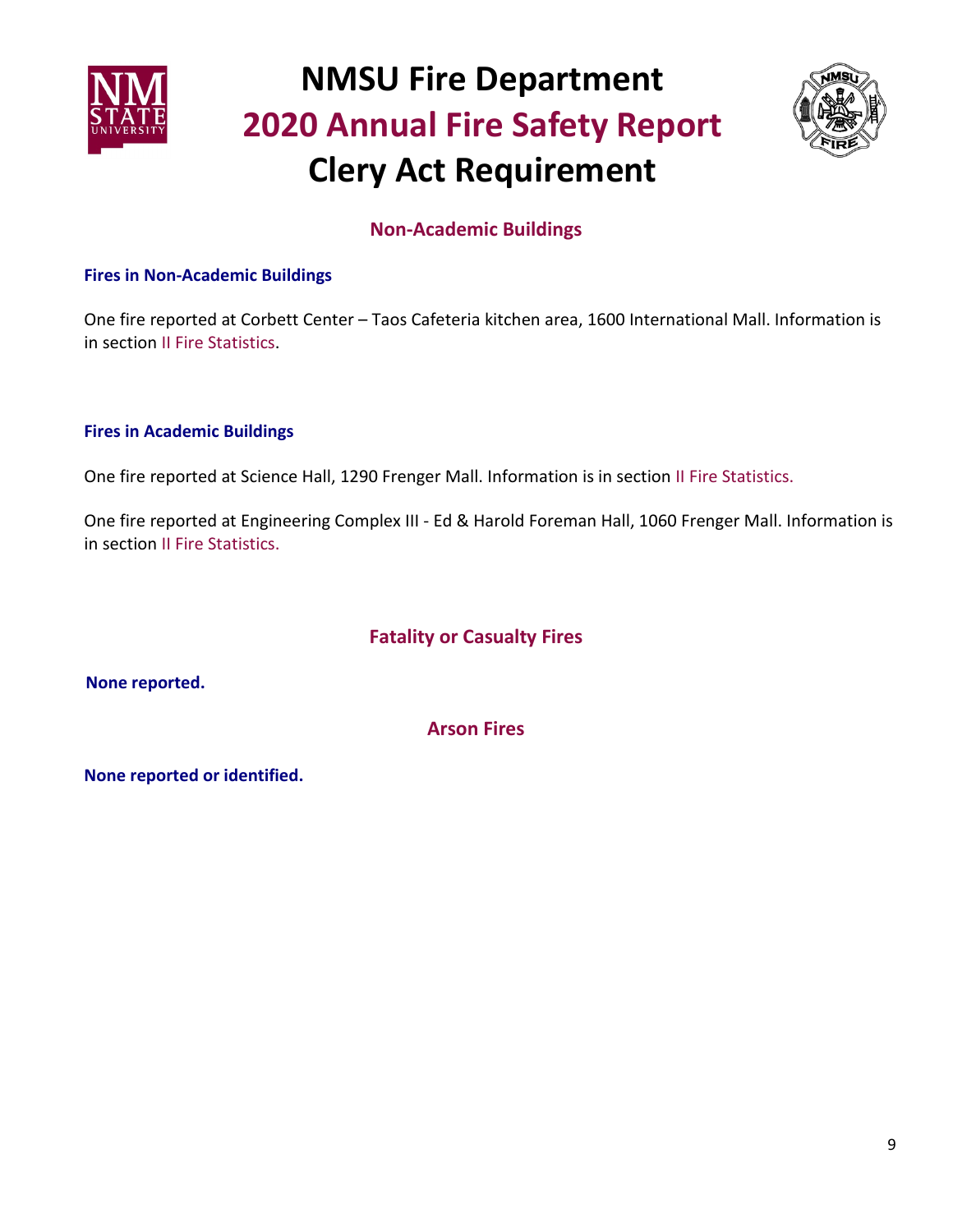



### **II. Fire Statistics**

## **2019 Digital Fire Log**

### **FIRES INSIDE STRUCTURES**

| <b>DATE</b> | <b>ADDRESS</b>                                                   | <b>INCIDENT</b>                        |
|-------------|------------------------------------------------------------------|----------------------------------------|
| 4/22/2019   | Science Hall                                                     | 118 - Trash or rubbish fire, contained |
|             | 1290 Frenger Mall                                                |                                        |
| 08/28/2019  | Corbett Center - Taos Cafeteria kitchen area 111 - Building fire |                                        |
|             | 1600 International Mall                                          |                                        |
| 9/30/2019   | Engineering Complex III - Ed & Harold                            | 111 - Building fire                    |
|             | Foreman Hall                                                     |                                        |
|             | 1060 Frenger Mall                                                |                                        |

#### **FIRES OUTSIDE STRUCTURES**

| <b>DATE</b> | <b>ADDRESS</b>                                                                   | <b>INCIDENT</b>                                          |
|-------------|----------------------------------------------------------------------------------|----------------------------------------------------------|
| 3/3/2019    | <b>406 MCARTHUR DR</b><br>University Park NM 88003<br><b>GREGG ST / WELLS ST</b> | 154 - Dumpster or other outside<br>trash receptacle fire |
| 4/19/2019   | Geothermal DR<br>University Park NM 88003<br>Water Pump Rd                       | 142 - Brush or brush-and-grass<br>mixture fire           |
| 5/25/2019   | Union<br>University Park NM 88003<br>College                                     | 142 - Brush or brush-and-grass<br>mixture fire           |
| 5/25/2019   | Union<br>University Park NM 88003<br>College                                     | 142 - Brush or brush-and-grass<br>mixture fire           |
| 6/10/2019   | Early College High School<br>3600 Arrowhead #1<br>University Park NM 88003       | 162 - Outside equipment fire                             |
| 9/28/2019   | 3205 Arrowhead DR<br>University Park NM 88003<br>Wells ST                        | 118 - Trash or rubbish fire,<br>contained                |
| 10/8/2019   | University Park NM 88003<br>Locust                                               | 131 - Passenger vehicle fire                             |